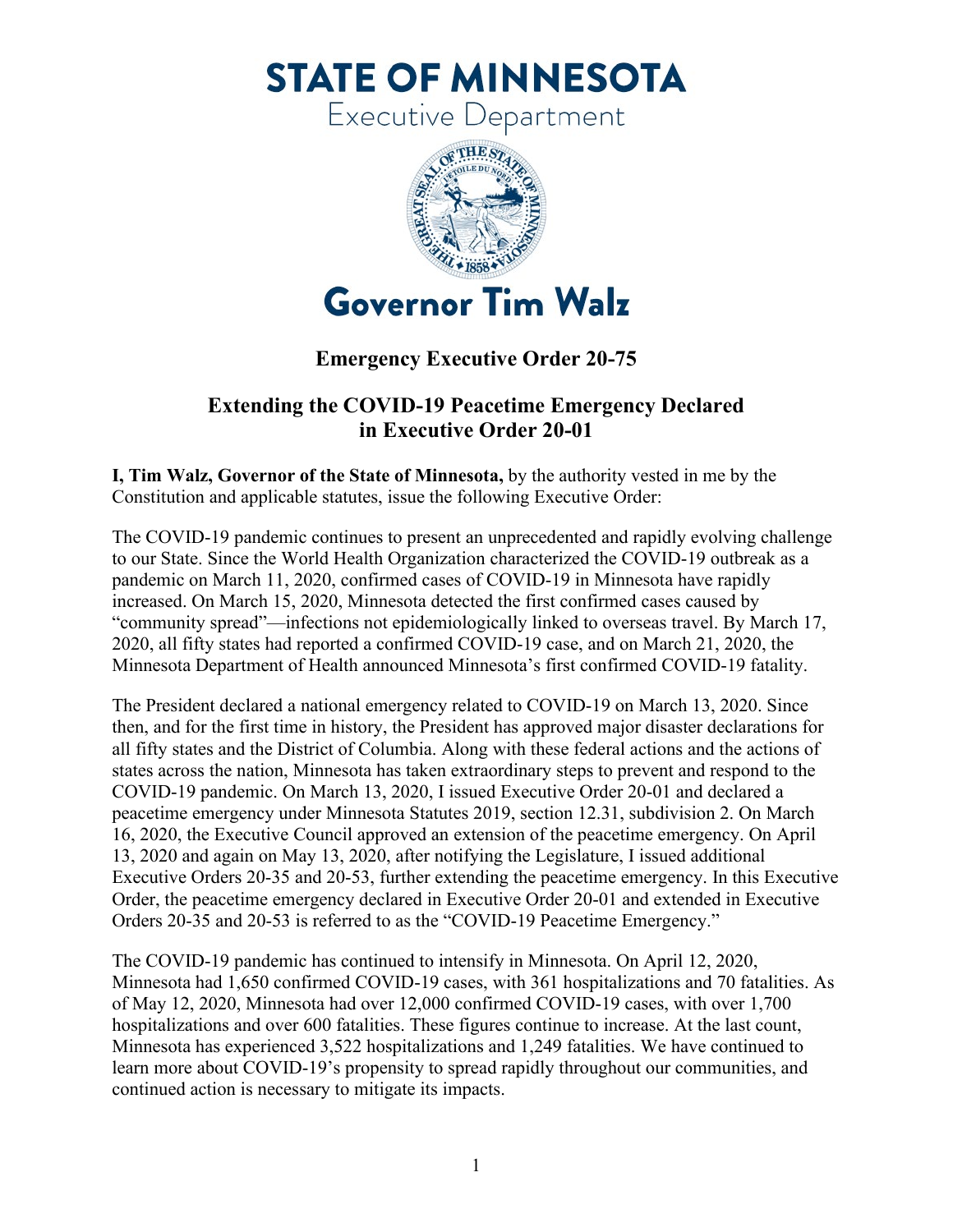During the COVID-19 Peacetime Emergency, I have exercised executive authority through numerous Executive Orders to provide relief and further prepare our State for the COVID-19 pandemic. Such actions have included the closure of schools and implementation of a distance learning period; enhanced protections for veterans in our veterans homes; activation of the National Guard to assist in relief efforts; measures to preserve personal protective equipment; temporary closure of bars, restaurants, and other places of public accommodation; efforts to provide economic relief and stability to those impacted by the pandemic; regulatory changes allowing our state agencies, health care providers, and licensing boards to ensure fast relief to Minnesotans; and orders asking Minnesotans to stay at home to slow the spread of the virus. Our actions have saved lives, but the threat remains, and our work must continue.

Over the past month, we have begun to gradually re-open sectors of our economy that present a higher risk of COVID-19 transmission. In consultation with public health and occupational safety experts, we have implemented this re-opening in a safe and science-driven manner. Nonetheless, the science and experience of other states show that increased social interaction will lead to an increased presence of the virus in our communities and increased demands on our health care system. We continue to need statewide coordination and resources to fight this increased risk. The State Emergency Operations Center provides critical support and coordination to local governments, as the appropriation of public funds plainly shows, local resources continue to be inadequate to address the burden imposed by this global pandemic.

In Minnesota Statutes 2019, section 12.31, subdivision 2(a), the Minnesota Legislature authorized the Governor to declare a peacetime emergency when an act of nature endangers life and property and local government resources are inadequate to handle the situation. With the approval of the Executive Council, a peacetime emergency may continue for up to 30 days. Minnesota Statutes 2019, section 12.31, subdivision 2(b), provides the mechanism for the Governor to extend a peacetime emergency beyond 30 days. If the Governor determines a need to extend a peacetime emergency declaration beyond 30 days, and the Legislature is not already sitting in session, the Governor must issue a call immediately convening both houses of the Legislature. Because the Legislature adjourned its regular session on May 17, 2020, on June 10, 2020, I issued a proclamation calling the Legislature into a special session beginning today, June 12, 2020. The Legislature may terminate a peacetime emergency extending beyond 30 days by a majority vote of each house.

Minnesota law does not clearly impose additional requirements for an extension of a peacetime emergency beyond the initial 30 days. Given the importance of this decision, I previously concluded that the prudent course was to limit subsequent extensions to 30-day increments and seek the Executive Council's approval of such extensions. I continue that course today.

For these reasons, I order as follows:

- 1. I have determined that the COVID-19 pandemic, an act of nature, continues to endanger life and property in Minnesota, and local resources are inadequate to address the threat. The COVID-19 Peacetime Emergency must therefore continue.
- 2. The COVID-19 Peacetime Emergency is extended through July 13, 2020, until this Executive Order is rescinded by proper authority, or until it is terminated by a